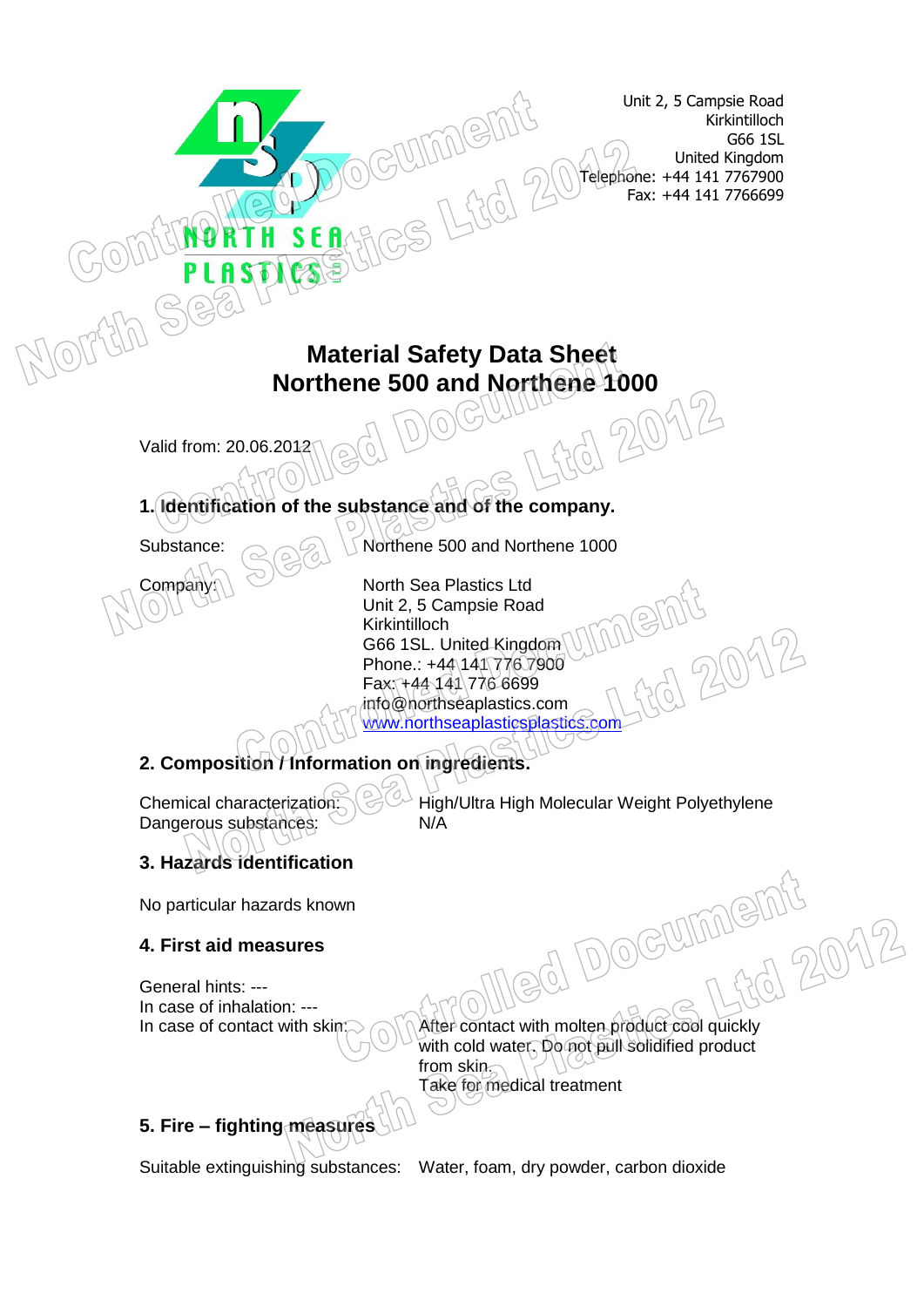Unsuitable extinguishing substances: In case of fire, the following hazardous can be produced:  $CO$ ,  $CO<sub>2</sub>$ <br>Special protective equipment:  $CO<sub>3</sub>$  Use a self-contained breathing: Use a self contained breathing apparatus

#### **6. Accidental release measures**

**7. Handling and storage**

No special procedures.

None.

#### **8. Exposure controls / personal protection**

Personal protective equipment: If no extraction system exists, a breathing mask should be used during machining.<br>General protection/ hygiene measures: Algebraic contact of molten material with General protection/ hygiene measures.

skin

# **9. Physical and chemical properties**

#### **Appearance**

Form:  $\sim$   $\ll$   $\approx$  firm  $O \frac{\log(r \cdot \log n)}{n}$  odourless

Colour:  $\leq$   $\leq$  natural or coloured

**Change in physical state** Crystalline melting point:<br>
lanition temperature:<br>  $\begin{array}{cc} \begin{array}{c} \text{(135)} \\ \text{(136)} \\ \text{(200)} \\ \text{(130)} \\ \text{(200)} \\ \text{(200)} \\ \text{(200)} \\ \text{(200)} \\ \text{(200)} \\ \text{(200)} \\ \text{(200)} \\ \text{(200)} \\ \text{(200)} \\ \text{(200)} \\ \text{(200)} \\ \text{(200)} \\ \text{(200)} \\ \text{(200)} \\ \text{(200)} \\ \text{(2$ Ignition temperature:  $S$ olubility:  $\bigcup_{\alpha \in \mathcal{A}} \mathcal{U}^{\alpha}(\mathcal{O}) \cup \mathcal{V}$  Insoluble in water

Density (23°C):  $\bigcup_{0.92 - 0.98} 0.92 - 0.98$  g/cm<sup>3</sup> (ISO 1183)

## **10. Stability and reactivity**

Thermal decomposition:  $\left(\frac{1}{2}\right)$  > 300°C Dangerous reactions:  $\setminus$   $\setminus$   $\setminus$  No dangerous reaction known Dangerous decomposition products:

FO 2012

## **11. Toxicological information**

According to experience, the product is considered to be harmless to health if handled in the correct manner.

#### **12. Ecological information**

Product is insoluble in water Harmful effects to fish and bacteria: not harmful

#### **13. Disposal instructions**

In accordance with the necessary technical regulations may be dumped or incinerated with household waste, after consultation with site operator and with the responsible authority.